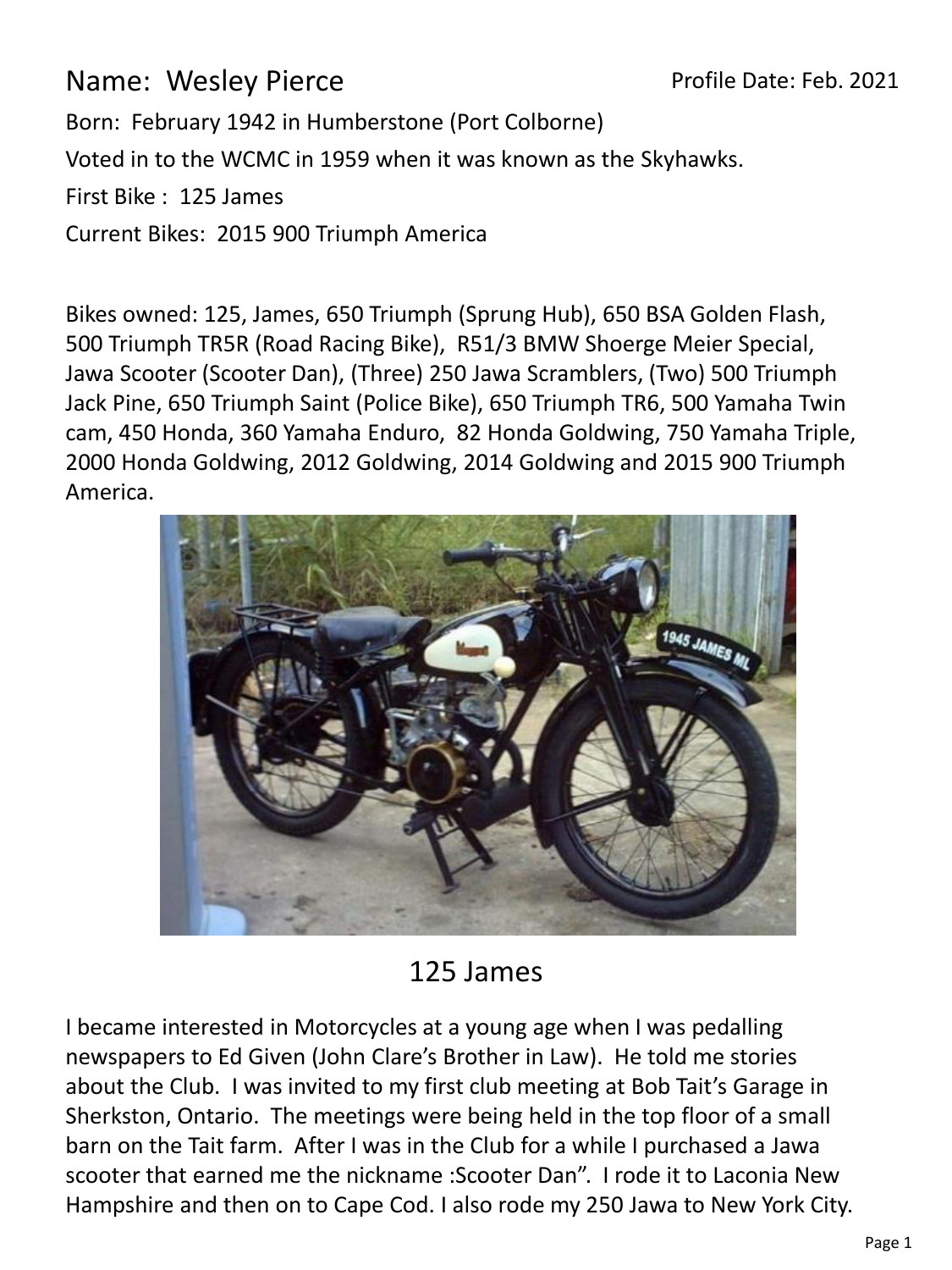

Triumph TR5R

The reason I joined the club was for the camaraderie and friendships of other motorcycle enthusiasts. I am the first active 60 year member.

In 1964, I started and organized the Massassauga Enduro. I bought a 1956 Chevrolet Station Wagon complete with ladder for the purpose of marking the trails with directional arrows for the course. I had my new girlfriend on the back (Iris, now my wife) writing down the mileage on the back of the motorcycle.

In 1965 I bought a new 500 Triumph MC Jack Pine Enduro and a new VDO Speedometer, to reset the mileage. I put my girlfriend (Iris) on the back to write down the mileage. I entered the 250 mile Enduro National Championship in Columbus, Ohio getting  $2<sup>nd</sup>$  place in the lightweight class on my 500.



500 Triumph Jack Pine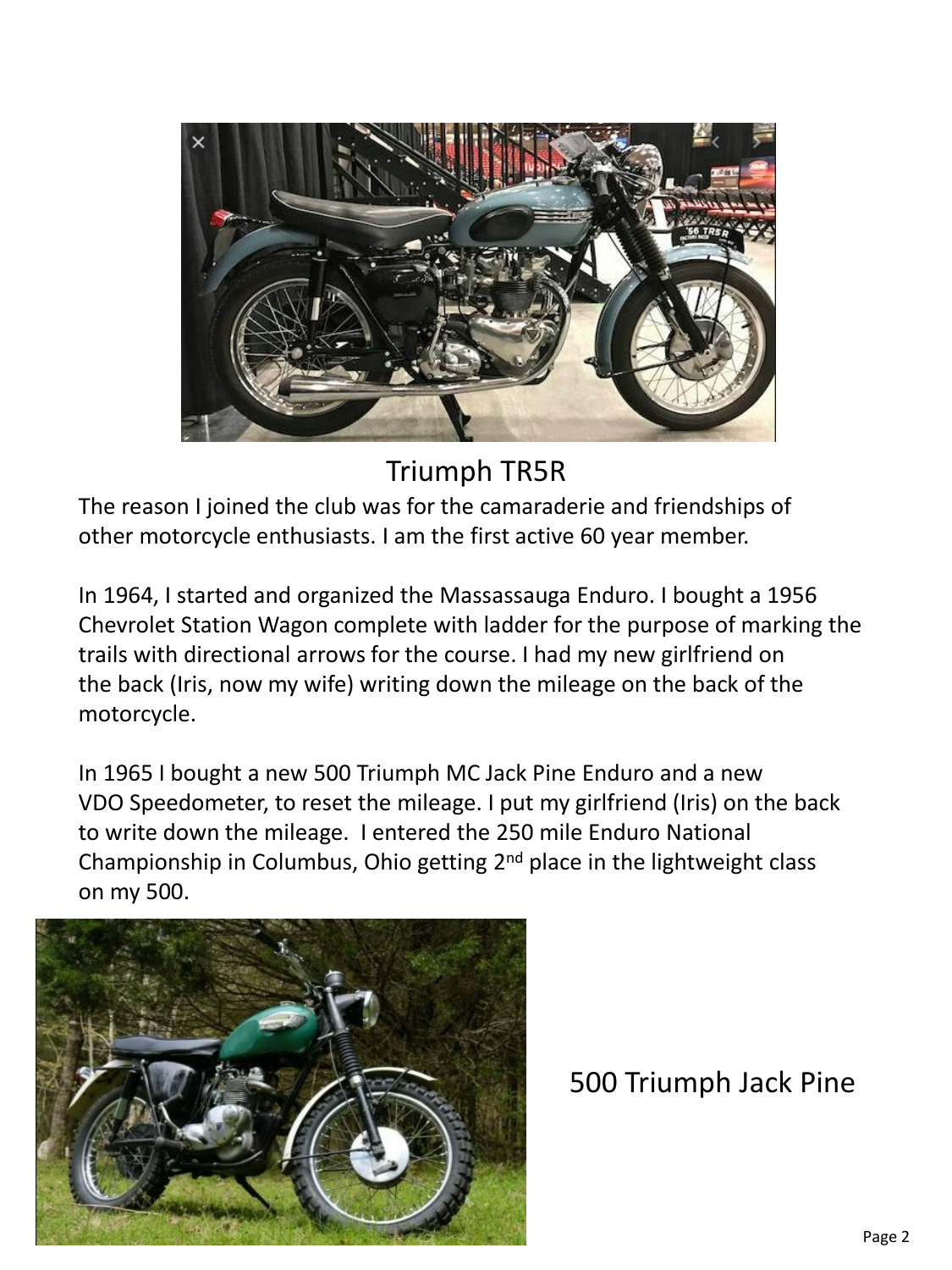That summer, I had a horrible crash at slow speed and it ended my racing career. In December, while still recovering, I married Iris and we are still married to this day.

The WCMC built the race track in 1970. I had to borrow the grandstands for our first race from the City of Port Colborne. The club did not make any money and was undecided about next years races. I made a deal with the club to take over the races and do a mutual beneficial promotion. Again, the club lost money and wanted to back out of Flat Track racing.

I then made a deal that I would lease the race track. The WCMC would still be responsible for the clubhouse. I also gave the annual Molson promotion money (\$5000.00) each year to the WCMC.

I organized and helped put up the West Grand Stands, many of the track lights and the PA system. I borrowed the money with Chester as co signer. Over time I helped organize building the  $1<sup>st</sup>$  washroom building, registration office and made a plan for the drainage.

Being a dreamer caused me personal financial woes, but it did accomplish putting the WCMC race track on the Map. I then introduced the Speedway Class with the help of WCMC member Stan Bradbury. We had a gate for 1,420 attendees for our combined National Event. If you ever get a chance to see a Speedway race, you will not be disappointed. These speedway bikes go very fast and are in a class by themselves.



"Do it in the Dirt" Became The Welland County Speedway Slogan and still stands today.

Wes showing off his new sign.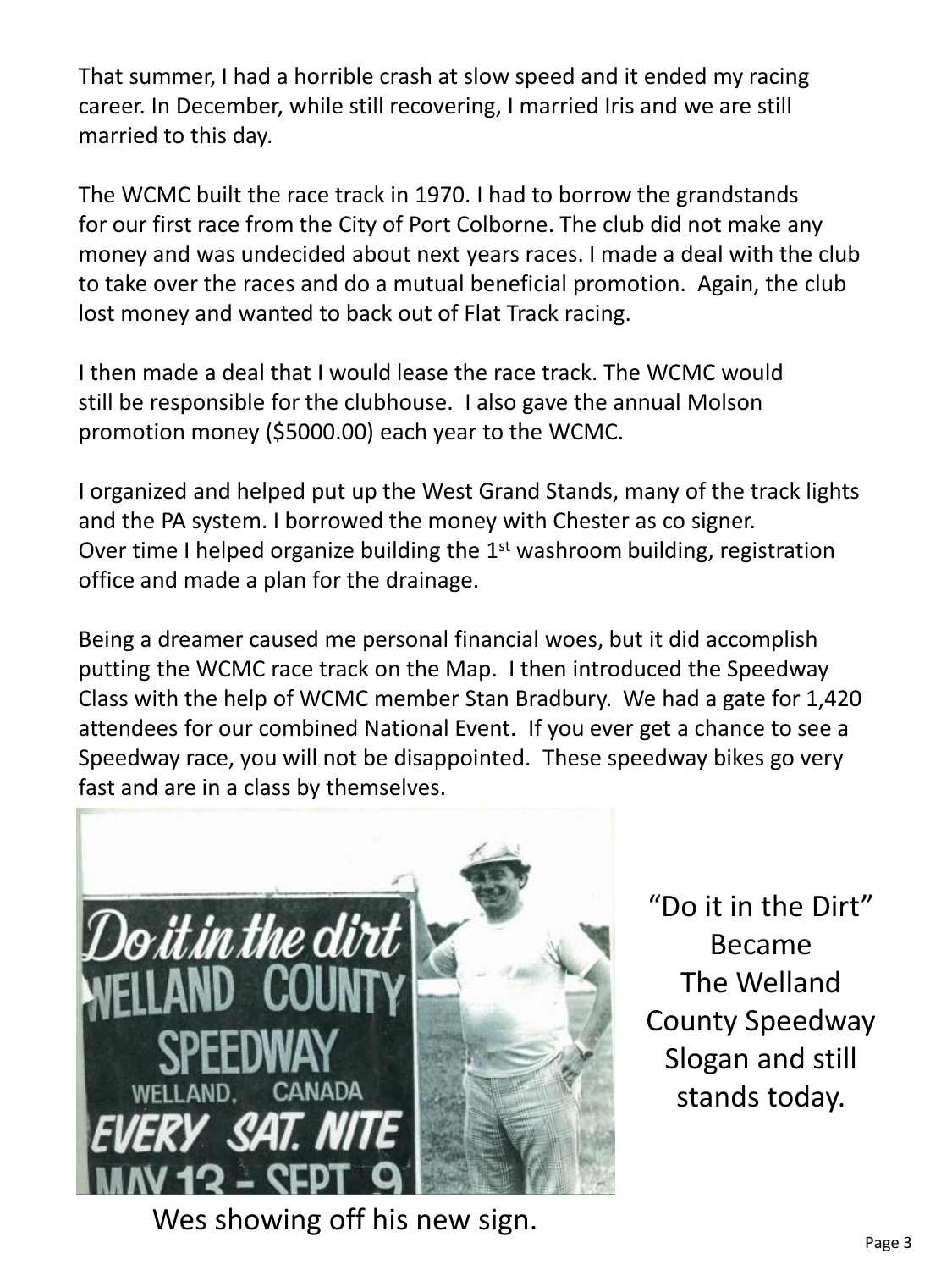I started the Poki Barbi Dan with Randy White. It was and still is a hugely successful event. I also spearheaded the Toronto Bike Shows to promote our Club and the MC races.

I also put on the Port Colborne Winter Carnival which drew 8000 spectators. It was great show with a snowmobile track, dog team track and motorcycle ice races. We even had a booth in Buffalo, New York at the big mall. We even raced Snowmobiles on our Race Track during one winter.

The 300 mile Round Robin Rally was another big event with Three American MC clubs joining the WCMC. This was an all night ride with check points on both sides of the border. One of them was our clubhouse.

I laid out the route for our annual Fishing Trip to the Zigzag Bar, 69 Beaver Street in Lickingville, Pennsylvania. (I don't remember anybody actually go fishing) Started an old timers night. One big stag and party.

Members still remember when I would go to Buffalo and pick up the "Dancers" for our party often making two trips – great times. Without going into details, these stags were the talk of the town. Tickets sold out quickly.



Wes shown here with Johnny Parker. High Point Winner - 1982 Short Track National.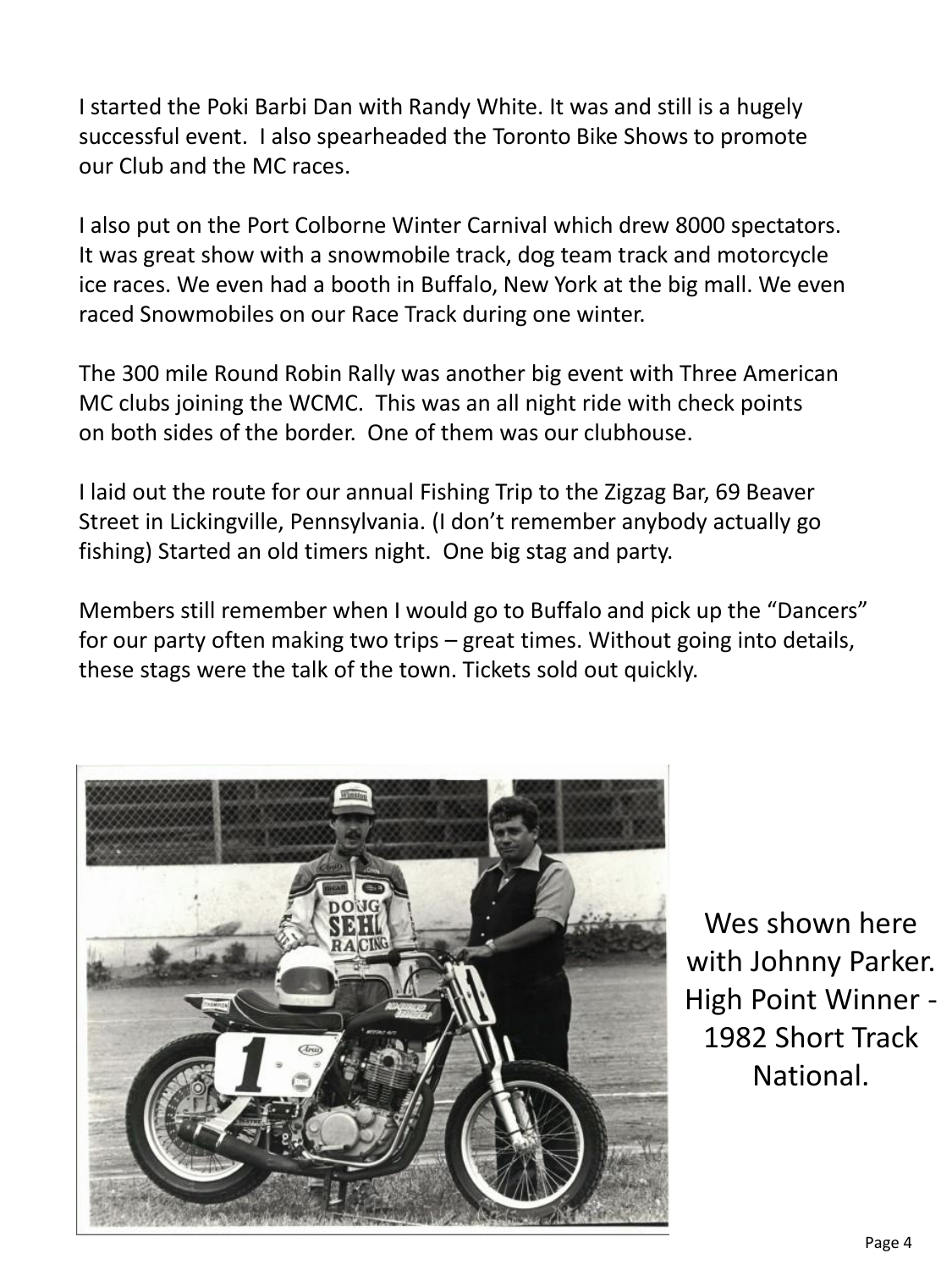I also played Santa Claus for many years for the annual kids Christmas party the WCMC would put on.

As Public Relations Director for many years, I would go to events to promote our club and the MC races. Almost every Sunday (we raced on Saturdays) I would go to another Club's event. I did the announcing for many years and still do occasionally to this day. I often got invited or hired by other track promoters to announce at their races. I even announced in Quebec when they wanted an English announcer.



Wes shown here with his 2000 Goldwing

Wes on a Trip to Licklog Lookout with his 2000 Goldwing

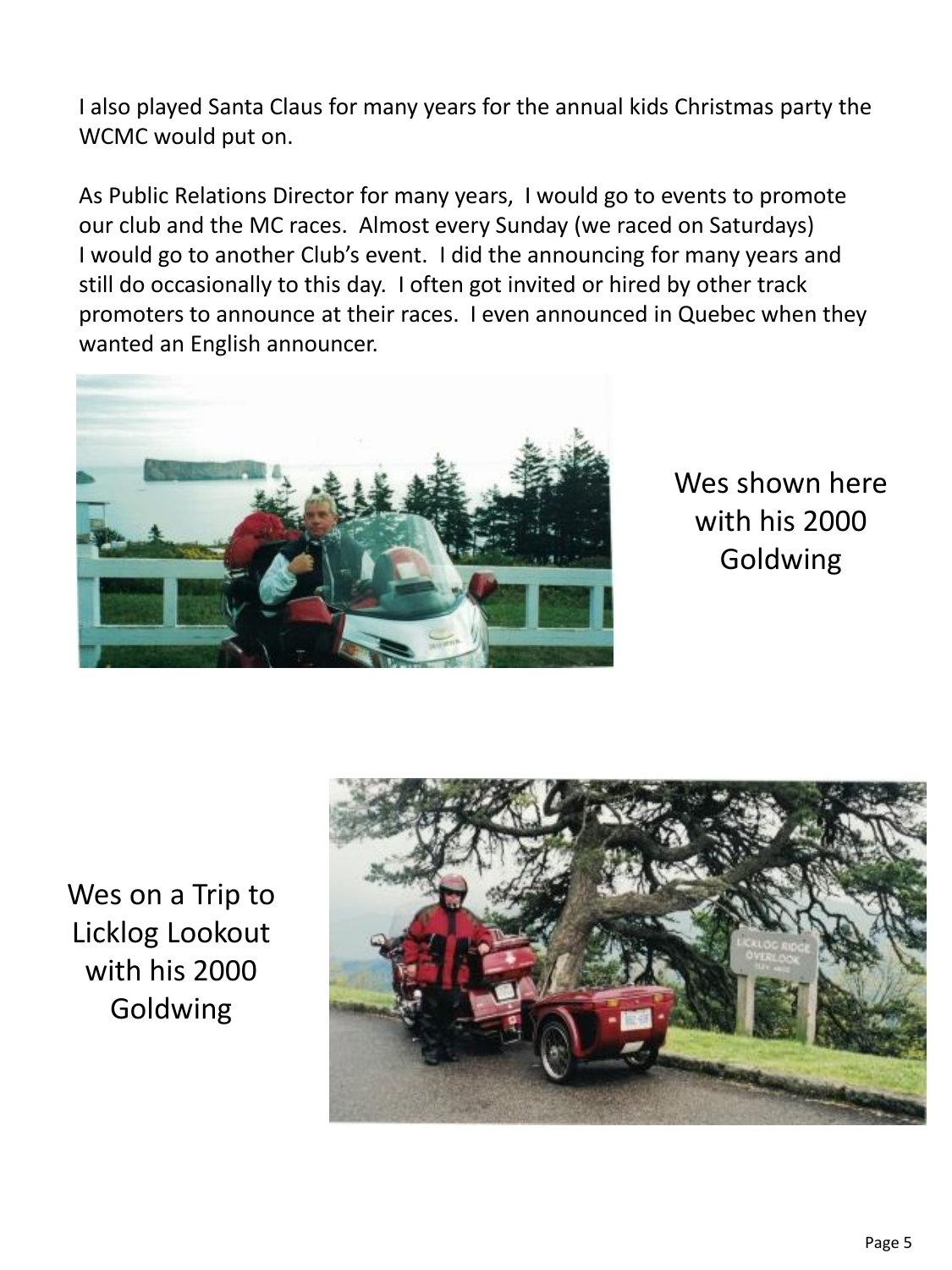## **Wesley Pierce – Class of 2013** *(From The Canadian Motorcycle Hall of Fame)*

*One of Canada's foremost ambassadors for motorcycling Hall of Fame Inductee.*

Meeting Wes Pierce for the first time is an experience few are likely to forget. His social instincts, boisterous enthusiasm and often outrageous sense of humour make him an ambassador for motorcycling wherever he goes. Wes has been a stalwart member of the Welland County Motorcycle Club for more than half a century and the voice of racing at Welland County Speedway since it opened in 1970. Far and wide, anyone from the Niagara peninsula who travels will be asked whether they know Wes Pierce.

For a young Wesley James Pierce looking for his first motorcycle, one named a James seemed a natural choice. The little English-made two-cycle James served the same purpose for beginners as the Honda monkey bike did for a later generation. While tearing around an impromptu track in his mother's back yard, young Wes learned skills he was later able to put to use on the trails when he took up Enduro competition. The long-suffering James also served to carry newspapers around the neighbourhood to help him bring in some pocket money. He later graduated to a Java scooter and adopted the handle Scooter Dan, which he used as a pen name when writing newsletter reports for the Welland County Motorcycle Club after becoming a member in 1959. The club became a second home to Wes and over the years he has filled almost every role the club offered. He has served as president, vice-president, road captain, public relations manager, CMA rep and announcer for a great many club functions. Today he's a life member of the Welland County club.



Wes always has a big smile on his face. Pictured here with his 2014 Goldwing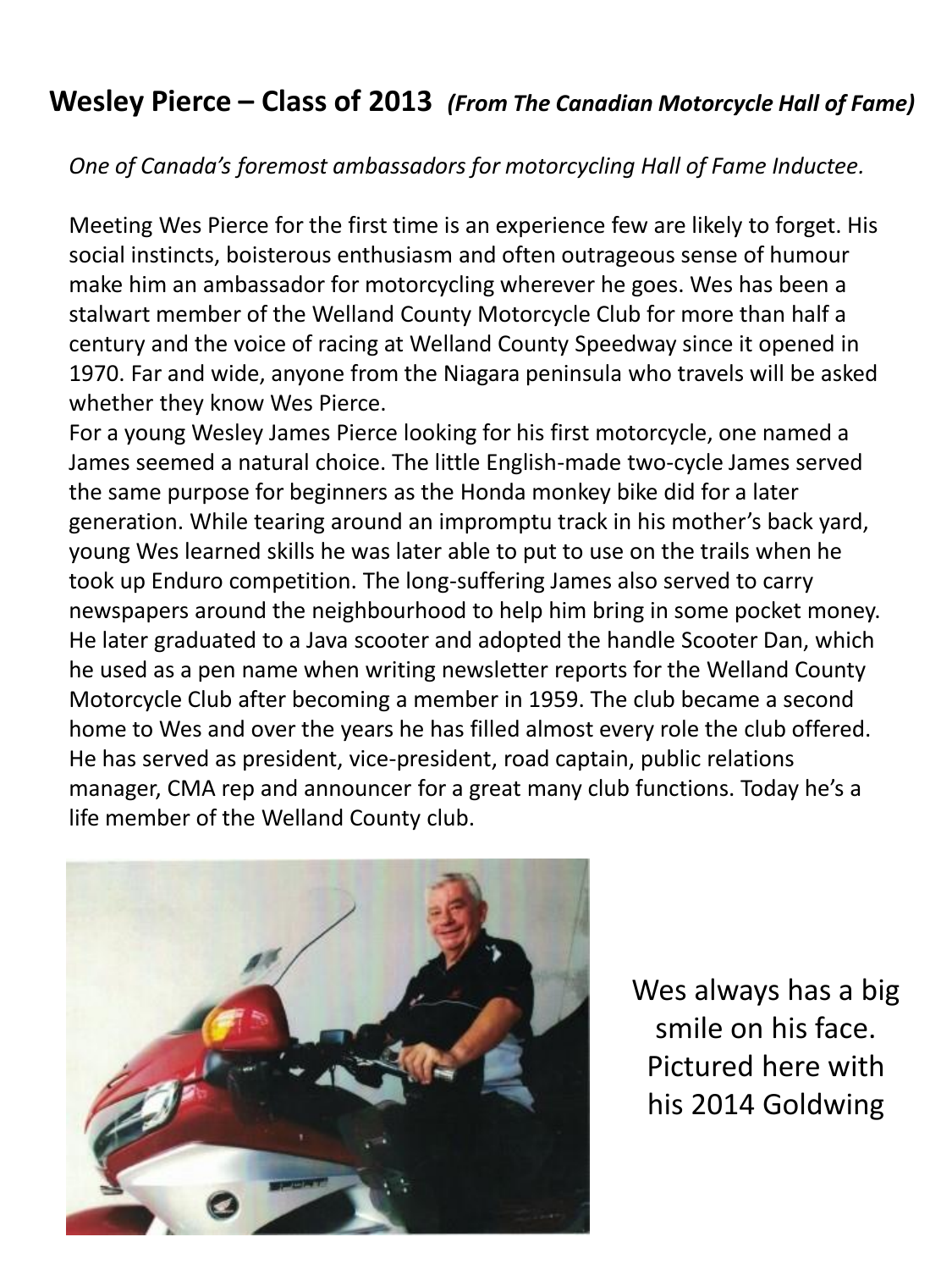Wes became an avid off-road rider and competed in scrambles, trials, hillclimbs and Enduros, becoming Canadian junior Enduro champion one year. His experience led him to create the Massassauga Enduro, a challenging event that gained national championship status and was a notorious test of rider and machine. A natural flair for promotion once inspired Wes to invite members of a local nudist camp to serve as checkpoint crew and made a major impression on competitors that year–anything to get the club talked about. The Massassauga became the largest one-day Enduro in Canada during its 20-year run. Wes also promoted ice races at the Port Colborne winter carnival and half-mile dirt track at the Welland fairgrounds. Since the inception of the Welland County Speedway short track in 1970, Wes has been its public face while serving as announcer, promoter, organizer, public relations officer and marketing director. He has been at the heart and soul of motorcycle racing on both sides of the border in the Niagara region seemingly forever. The sport of speedway racing was defunct in eastern Canada until Wes and Stan Bradbury united to revive it at Welland and nurture it to health with a new generation of speedway stars. For 10 years, Wes and his wife, Iris, leased the Welland track and promoted speedway and other events with his trademark gimmicks to bring in fans. Wes was named by the Government of Ontario as executive of the year in 1994 for his sports promotion in conjunction with the Welland County club. The City of Welland has also frequently recognized Wes for his volunteer contributions to community life.

Wes also originated the club's fund-raising Round Robin Cancer Ride and its popular Poki-Barbi-Dan, so the emphasis was not strictly on racing. He enjoys road riding and has toured widely on his bike, often to dirt track and motocross events throughout Ontario and the eastern states. He's a constant presence at motorcycle shows promoting the club and the CMA, and has played Santa Claus for community service organizations for decades. He makes a point of visiting ailing friends to cheer them up and is present at all sorts of motorcycle gatherings far and wide.

Wes brings dedication, good humour and a sense of fun to all his activities and is recognized as one of Canada's foremost ambassadors for motorcycling.



Wes with Race officials and High Points winner 1982.